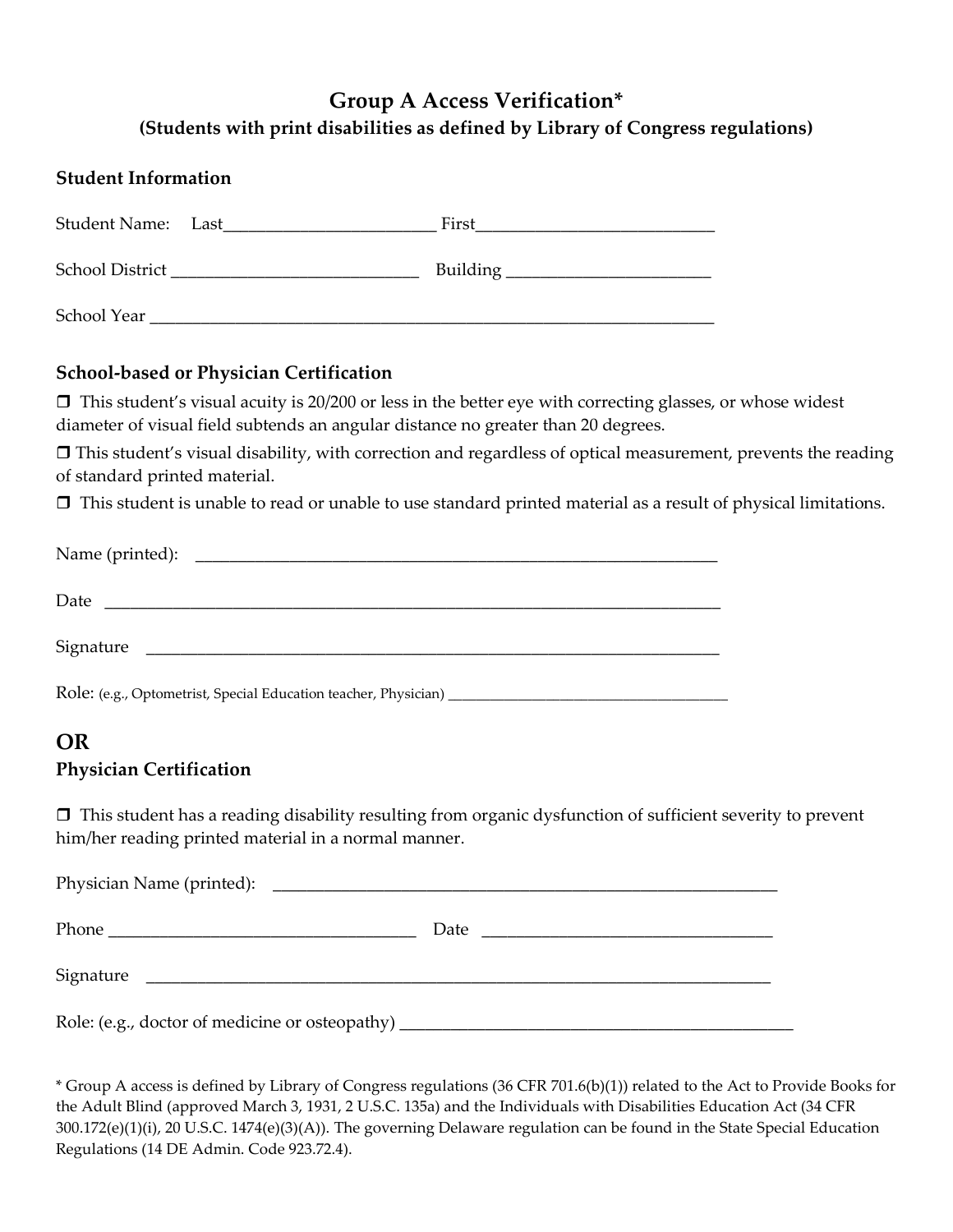## **Group B Access Verification\***

### **(Students with IEPs who do not meet the Library of Congress definition for print disability)**

#### **Student Information**

| Student Name: Last | First           |
|--------------------|-----------------|
| School District    | <b>Building</b> |
| School Year        |                 |

#### **To qualify for Group B access, BOTH of the criteria below must be met:**

| Criteria                                                                                                                                                                                                                         | Yes | No |
|----------------------------------------------------------------------------------------------------------------------------------------------------------------------------------------------------------------------------------|-----|----|
| The student has a print disability as determined by a<br>neurologist, psychiatrist, learning disability specialist,<br>special education teacher, school or clinical psychologist<br>with a background in learning disabilities. |     |    |
| It is the determination of the certifying staff members (or<br>the student's IEP team) that the student requires core<br>instructional materials in accessible formats as<br>documented in the IEP.                              |     |    |

### **School/Team Information**

I verify that the student listed above meets both criteria for Group B access.

| Date |  |  |  |
|------|--|--|--|
|      |  |  |  |
|      |  |  |  |
|      |  |  |  |
| Role |  |  |  |

\* Group B access is afforded to all students with print disabilities (14 DE Admin. Code 924.10.2), even when those students do not meet the more restrictive requirements specified in Library of Congress regulations (36 CFR 701.6(b)(1)) and the Individuals with Disabilities Education Act (34 CFR 300.172(e)(1)(i), 20 U.S.C. 1474(e)(3)(A)).